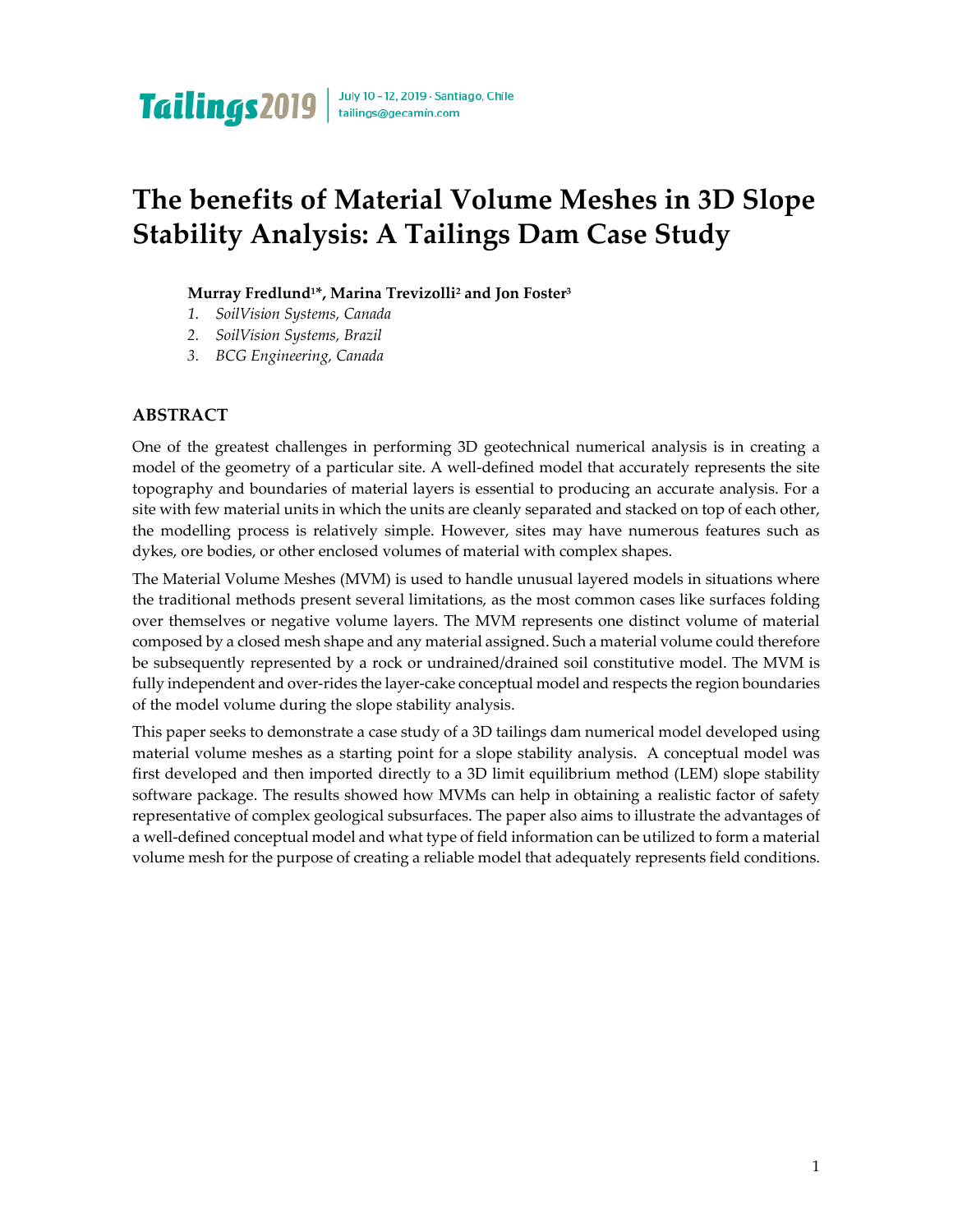

#### **INTRODUCTION**

The use of earth dams to create retention areas for the fine mine tailings is commonplace in the mining industry. The geometry of many tailings dams is complex and typically 3D in nature.

Analysis of slope stability of tailings dams has received increased attention in recent years due to recent tailings dam failures such as Mt. Polley, Canada and Fundao, Brazil. These failures have resulted in increased review assessments of the stability of existing tailings dams worldwide by geotechnical consultants (Fredlund et al., 2017). The most recent failure event of Brumadinho, Brazil in 2019 has accentuated the need of a technical reliability in conceptual and numerical models, due to the necessity of understanding potential failure mechanism for future prevision and risk management.

This paper will examine how 3D Limit equilibrium method (LEM) models are more effective at modeling complex dam geometry but examining the stability at the right abutment of an earthen dam, labelled "Dam 1" fin this paper. Specific focus will be given to how material volume meshes (MVMs) have over come technical limitations to 3D LEM models to accurately replicate geometry that was previously not possible.

#### **MATERIALS AND METHODOLOGY**

#### *Why build a 3D Model*

Use of 2D LEM models for assessing the stability of real world slopes is based on two assumptions:

- Plane strain conditions are assumed: all slope strain occurs within the plane of the section.
- The geometry of the section is sufficiently similar either side of the cross section, so that out of plane geometry has limited effect on the result.

In the case of many tailings dams the above two assumptions are not met. The lithology of the foundation, geometry of the dam and/or position of the water table can vary across the site resulting in 2D section geometries that can vary significantly with small adjustments in the section's position. These variations can also make it difficult for experienced engineers to anticipate the critical sliding locations and direction (Fredlund et al., 2017) and thus making it difficult to a line the strains occurring in the section with the strains of the true failure.

Therefore a 3D model is needed in order to meet the requirements for proper analysis of a tailings dam at a particular site.

#### **Tailings Dam Model**

Like many tailings storage facilities (TSF) the design of "Dam 1" evolved iteratively. After the completion of the starter dam to a height of 62 m, the required capacity for the TSF was increased based on further proven ore reserves. The ultimate height of the dam was then changed from 138 m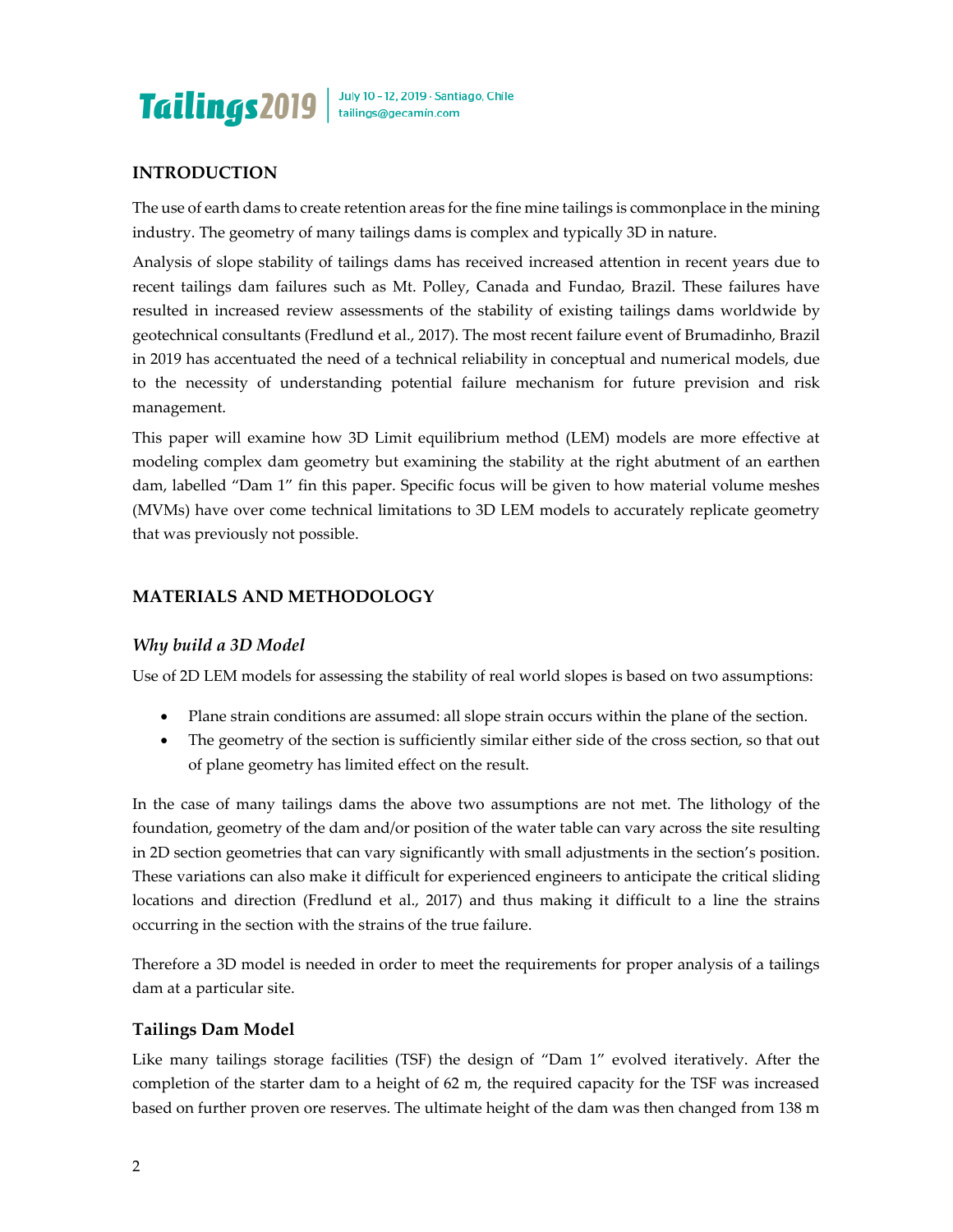# July 10-12, 2019 · Santiago, Chile Tailings 2019 | July 10-12, 2019 - Santia

to 145 m. To accommodate this additional 7 m in height, a number of design modifications where required. Some of the modifications are listed below (the detailed rationale for each modification is beyond the scope of this paper):

- The neat line inclined core slopes would have to be adjusted to provide sufficient core thickness above the original crest elevation.
- A bend of the crest alignment at the right abutment (RA) to allow the dam to key into the natural topography at a higher elevation (Figure 1)
- A transition from an inclined core at the mid-valley to a central core in the abutments (Figure 2)

Dam 1 is a downstream constructed tailings dam. The dam is constructed of a compacted clay core, supported by engineered rockfill. An internal chimney filter prevents internal erosion of the core into the coarse rock fill. Internal erosion of the downstream foundation is prevented with a filter blanket zone. For stability modeling, dam zonation has been simplified based on similarities in material behavior.



**Figure 1.** Change in Dam Reference Line and Footprint with Change in Ultimater Dam Height. Original 258 El. Dam in Black, 265 m el. Alignement in Blue.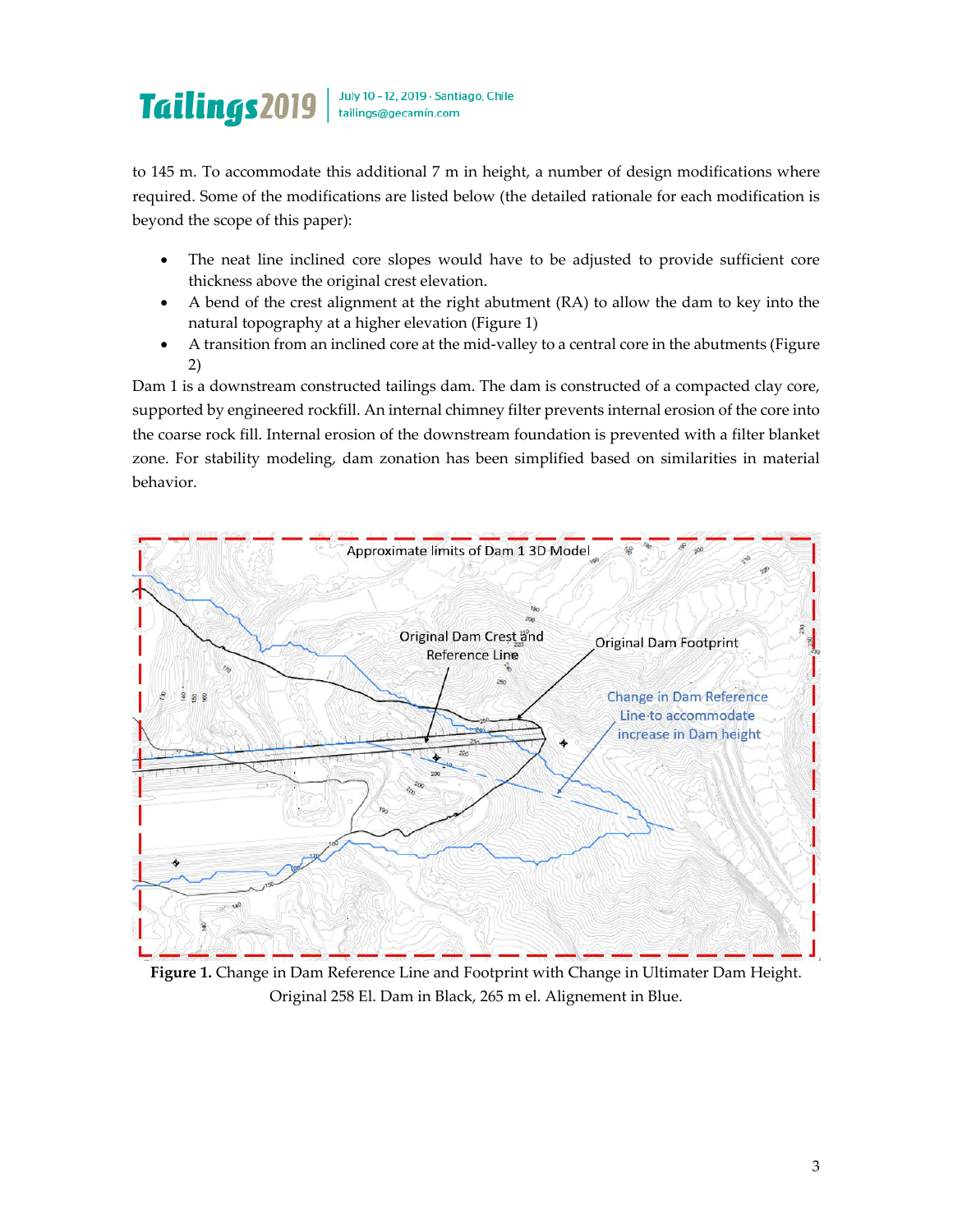

July 10-12, 2019 · Santiago, Chile

tailings@gecamin.com

**Figure 2.** Transition of Core from US inclined Configuration (Top Left) to Central Configuration (Bottom Right). Note at Station 0+153 (Bottom Left), Downstream Face of Core is Vertical Which is Not Possible to Model with a 2.5D Surface

## *Building a 3D Model*

Tailings2019

To build the Tailings Dam 3D model, information from a number of sources was used to create the model including: Pre-construction LiDAR, Digitized Foundation approval surfaces, as-build geometry and 2D and 3D CAD designs.

Geological interpretations and borehole data can be included in the modelling process however, for this model a simplified geology was assumed as preliminary stability analysis indicated that upstream (US) stability at the dam bend was controlled by 20 m thick layer of soil immediately under the dam at the location of the bend.

The 3D model was built entirely within SVDESIGNER, a 3D conceptual modeling software package developed by SoilVision (SoilVision, 2018). Pre-development LiDAR was used to define the both the topographic surface and translated 20 m down to bound the bottom of the controlling soil layer in the simplified geology. A DXF surface of the digitized foundation approvals were imported and intersected with both the topographic and subsurface surfaces to replicate excavation of the foundations. The foundation approval surface was also used to create the blanket filter surfaces by translating the surface up the width of the filter and trimming it to the filter extents. As-built dam geometries we imported from Surpac™ and AutoCAD™ with surface mesh refinement editing Performed. Future design stages were either extruded from 2D neat line sections or imported directly from AutoCAD.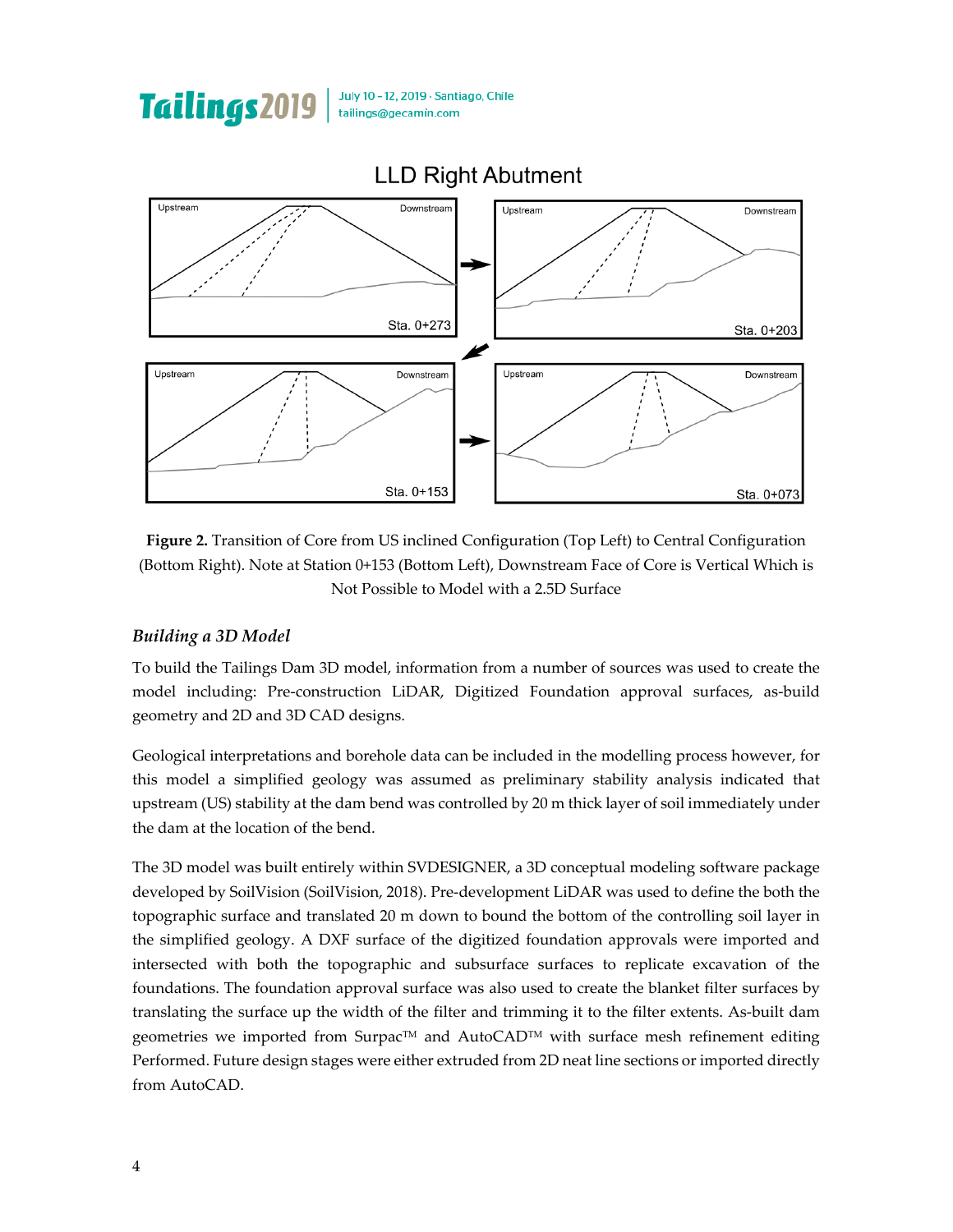# Tailings 2019 | July 10-12, 2019 - Santiago, Chile

To simplify their modelling, many of the surfaces described above where modelled using a special subset of 3D surfaces called 2.5 dimensional (2.5D) surfaces. In 2.5D surfaces are defined in 3D space with each point having an  $X$ ,  $Y$  and,  $Z$  coordinates, but with two limitations: 1) the surfaces must be continuous between all adjacent points and 2) the surface can only contain one Z coordinate for each unique X,Y coordinate. This means that unlike a true 3D surface, 2.5D surfaces cannot fold over themselves or allow true vertical faces.

While many of the dam components can be built up with layers of 2.5D surfaces, there are some dam components which could not be modeled as 2.5D surfaces. For these surfaces Material Volume Meshes (MVMs) were needed.

## **Material Volume Meshes**

MVMs are not restricted to 2.5D and exists as enclosed 3D surfaces defining a volume of material. An MVM overrides the materials defined by the layered surfaces of geotechnical conceptual model. This feature is useful for modelling geological layers with extremely complex geometry that usually can't be represented by 2.5D surfaces in a 3D model (SoilVision Systems, 2018).

As described in Figure 2 the compacted clay core transition from an upstream (US) inclined configuration in the central of Dam 1 to a central core configuration at the right abutment (RA). This transition is problematic when using 2.5D surfaces exclusively, for 2 reasons: 1) The downstream face of the core and filters will invert resulting in a location where the surface will be vertical and 2) The order in which 2.5D surfaces would be layered from an inclined core (downstream (DS) rockfill first, then the chimney filters and core followed by US rockfill) is different than the order for a central core (combined DS and US core and chimney filters first followed by US and DS rockfills).

To solve this problem with the geometry an MVM was constructed the available geometry data. The top of the filter blanket was used to the define the base of the Core and chimney filter. The previously designed US and DS surfaces for the core and chimney were imported from AutoCAD and Surpac and used for the sides of the MVM. The top of each stage was created natively within the software. Each individual surface was then tied together like assembling the faces that make up a cube to construct the completed MVM.

Figure 3 illustrates the Tailings dam view with the length of the MVM used.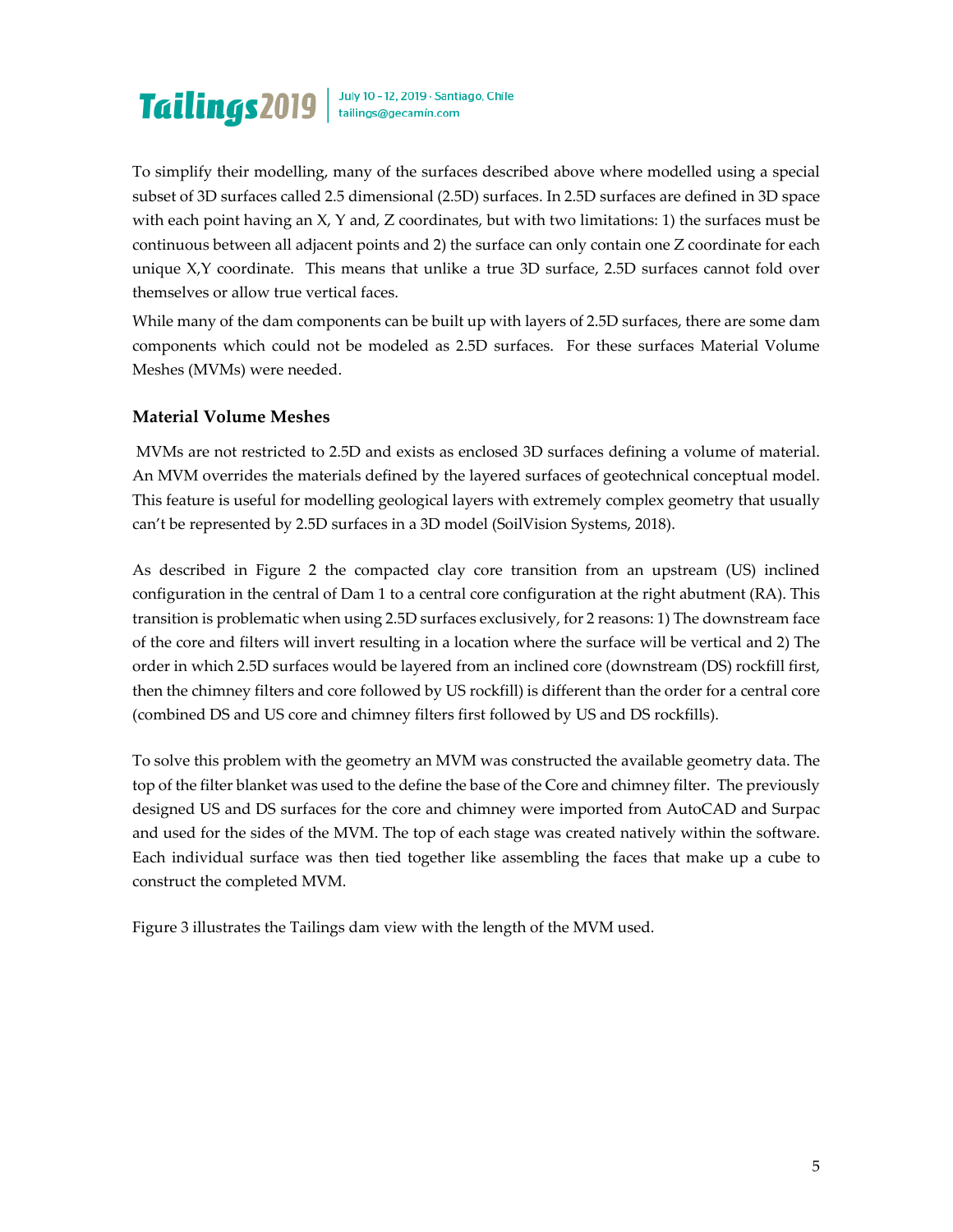

**Figure 3.** 3D Model of Dam 1, exterior surface for MVM of LPF and Chimney Filter shown

## **Slope Stability Analysis**

The overall stability analysis of Dam 1 includes a number of 2D cross-sections along the dam profile that were analysed to asses the stability of the dam under drained, undrained, and seismic loading cases in both the US and DS direction. The results were compared with established stability criteria. Where this established criterion was exceeded the design was accepted; where the criteria was not met, modifications in the design were made until the criteria was met.

In most cases the conservative 2D analysis exceeded the design criteria and were excepted. However, in the case of US stability at the bend in the RA, 2D sections could not reasonably resolve the pseudostatic seismic stability and a 3D stability model was required. To analyze the LEM slope stability analysis in 3D, the software SVSLOPE (SoilVision, 2018) was used which is integrated with the conceptual modeling software, providing an improved interaction between geometry building and analysis in the final solution.

The 3D analysis illustrated in this paper aimed to verify the US factor of safety under pseudo-static seismic conditions. Based on the site-specific seismic assessment available at the time of the analysis, a seismic yield co-efficient  $(k_y)$  of 0.08 or greater was found to meet/exceed the displacement criteria regardless of the height or average shear wave velocity of the slip surface when analyzed using Bray and Travasarou (2017). An orientation analysis was considered to identify the direction of the critical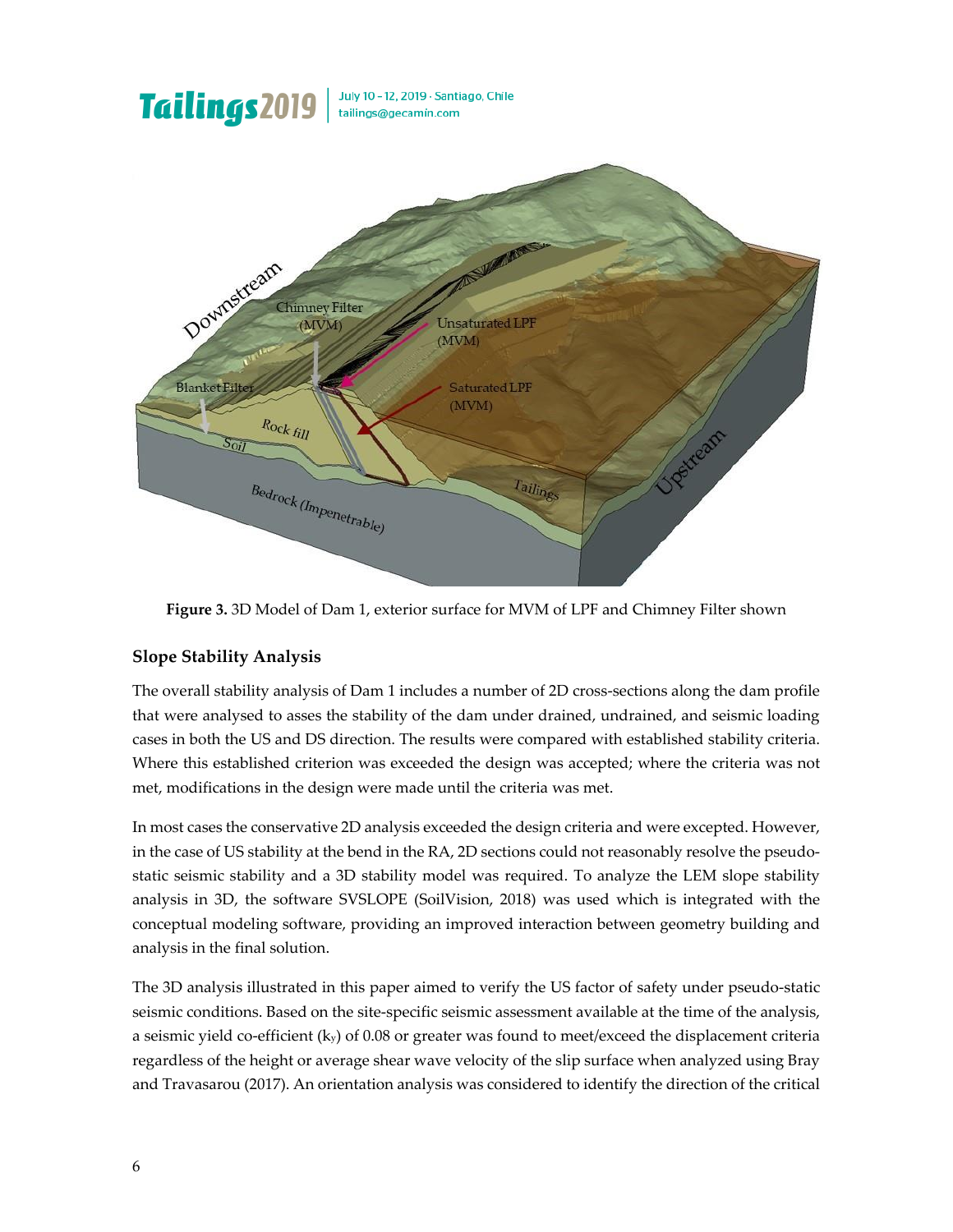

slip surface. Orientations between  $-40^{\circ}$  to  $40^{\circ}$ from the bisect of the US crest bend angle were considered.

Pore-water pressures (PWP), were modeled within the software using a spatial function. The values of PWP were determined based on which portion of the model was being considered and what PWP primary influence was at that location. e.g. Pond elevation in the US, Filter location in the DS, and construction and pond loading in the core. Exact details of PWPs are beyond the scope of this paper.

The material strength parameters for the foundations and the fills are based on a large number of insitu and laboratory testing completed as part of a number of site investigation and material characterization programs. Testing includes but is not limited to: Index testing, SPT, direct shear and triaxial tests. Rockfill properties were estimated using the Average Leps shear normal function (Leps, 1970). Tailings were assumed to liquify for seismic analysis. This meant that it had to be modeled using the software fluid model type to allow for the correct material density without being incorporated in the sliding mass.

## **RESULTS AND DISCUSSION**

As shown in Figure 4, the 3D Slope Stability illustrates the slope failure shape for an US analysis using the Morgenstern-Price calculation method and Figure 5 the 2D Slope Stability under the same seismic condition of the 3D model. The 2D cross section for analysis was located at the bend inflexion point.

Results of the 3D stability analysis of the US RA show that the Factor of Safety (FoS) for the pseudostatic analysis with a horizontal co-efficient of 0.08 is greater than 1, indicating that the yield coefficient is greater that 0.08 and would satisfy the deformation criteria at the location in question.

The MVM technique was compared with 2D LEM Analysis that is limited to the plan strain and geometric consistency assumptions, mentioned and discussed above. The comparison between the critical factor of safety of a full 3D model and the 2D section, showed a discrepancy of about 35%, furthermore the 2D model shows a FoS less than 1 for a seismic co-coefficient of 0.08, indicating that the yield co0efficent will be less than 0.08 and the resulting slip surface may not meet the required design criteria. requiring further design to meet the stability criterial resulting in an overly conservative design compared to the 3D analysis.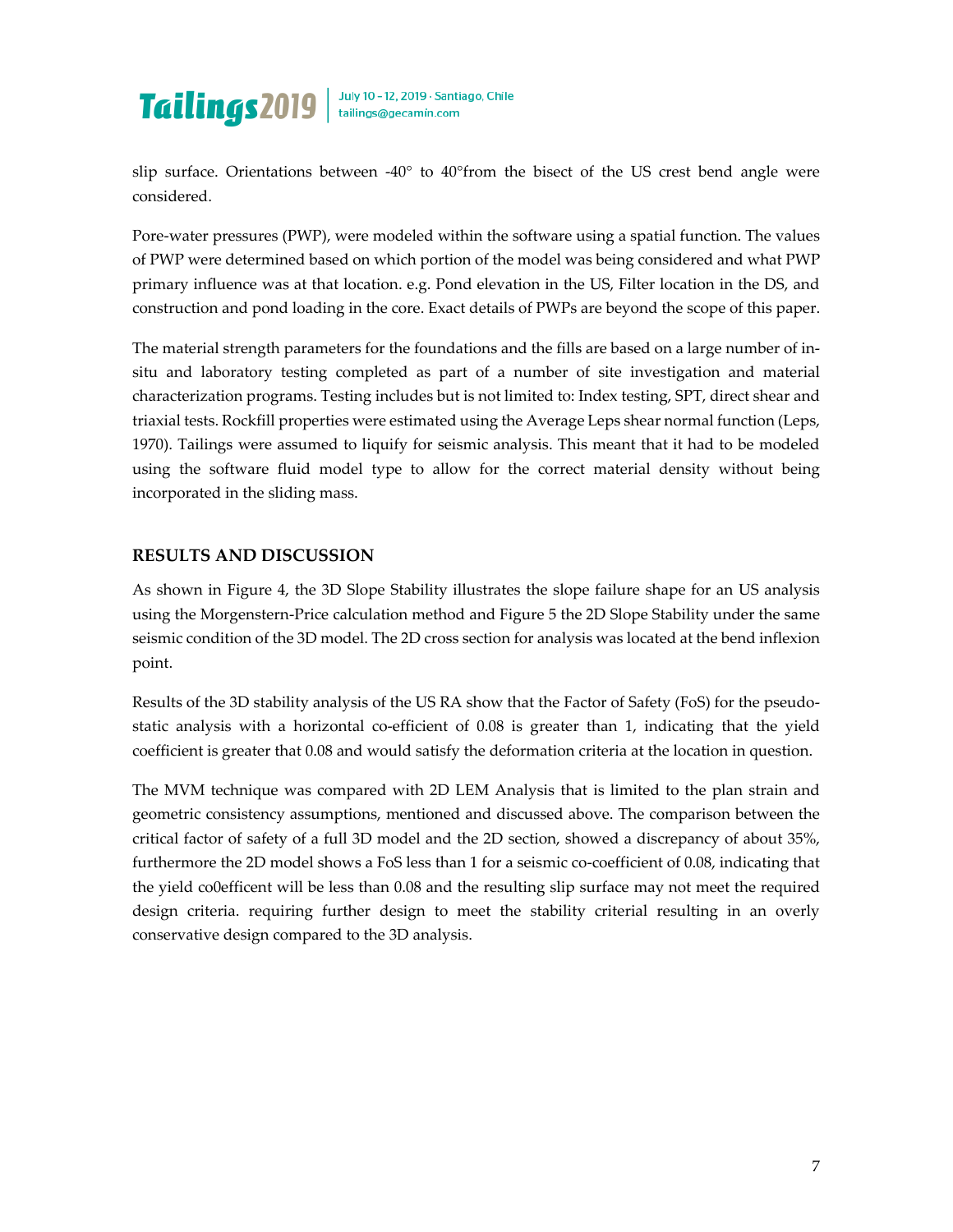

**Figure 4.** 3D Slope Stability Analysis - US Result Under Pseudo-Static Seismic Condition, Dashed Red line indicates location section cut for 2D analysis.



**Figure 5.** 2D Slope Stability Analysis - US Result Under Pseudo-Static Seismic Condition, Orange is Tailing, Light green is Soil, dark grey is bed Rock (impenetrable). Marron is the compacted clay core, Light grey is chimney and blanket filters. Yellow is rock fill.